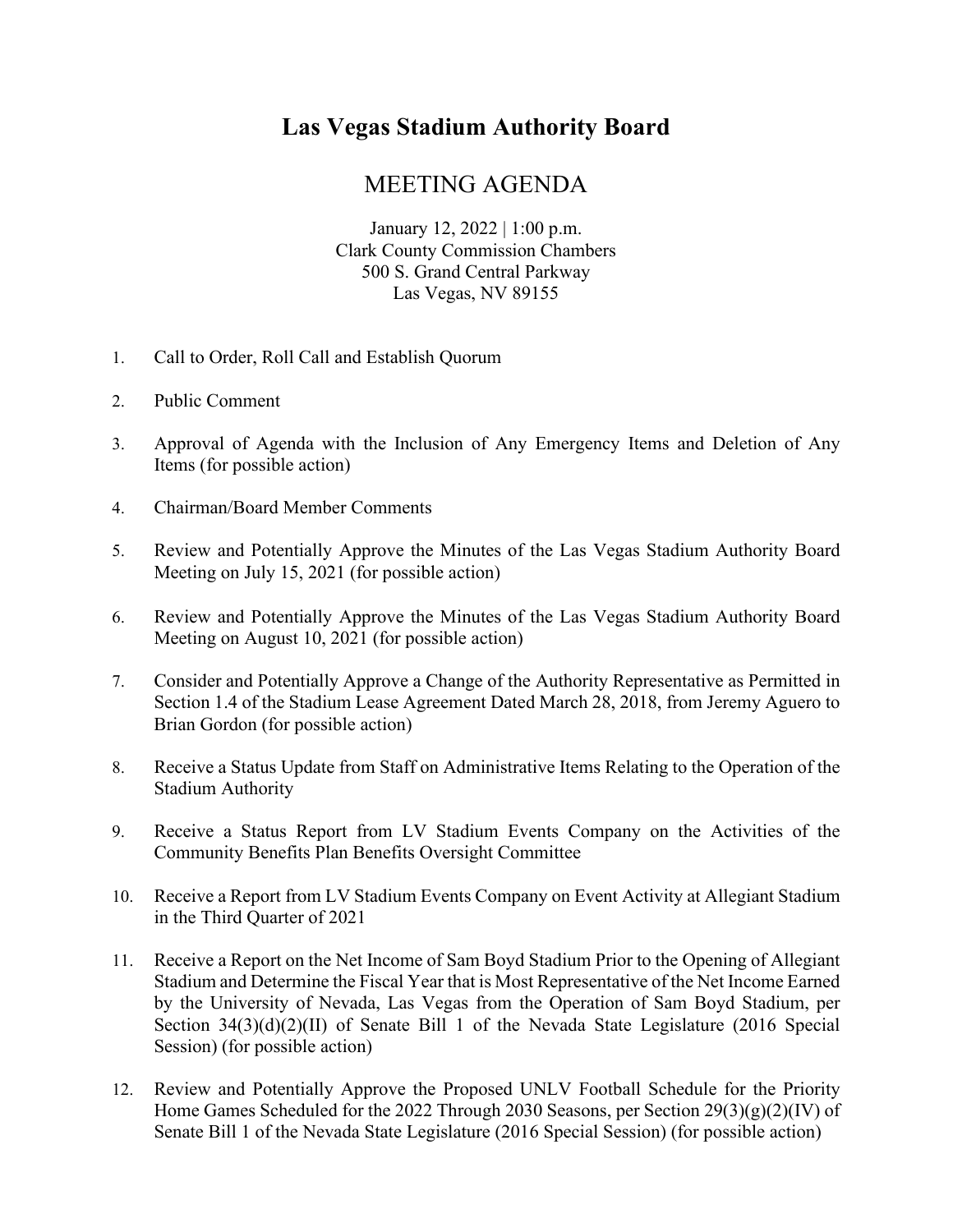- 13. Review and Potentially Approve the Proposed Capital Budget Submitted by LV Stadium Events Company (for possible action)
- 14. Receive and Potentially Approve the Audit Report for Fiscal Year 2021 Prepared by the Accounting Firm of Eide Bailly, LLP Pertaining to the Stadium Authority (for possible action)
- 15. Review and Potentially Approve the Proposed Directors and Officers Insurance Policy, and, if Approved, Authorize the Chairman to Sign the Policy (for possible action)
- 16. Public Comment
- 17. Adjournment (for possible action)